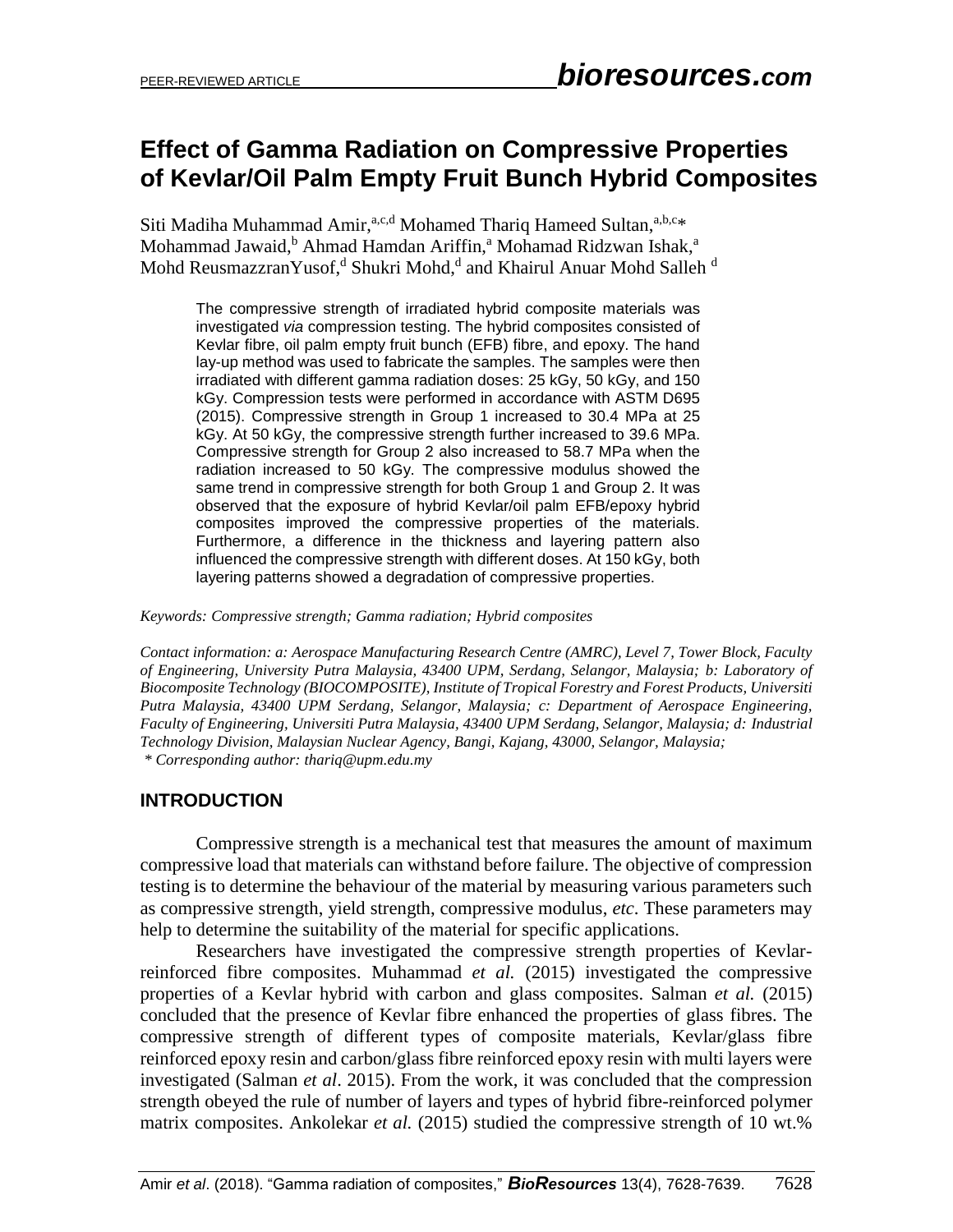Kevlar reinforcement with Bisphenol A. epoxy resin. However, in the above studies, the effect on radiation towards the properties of compression were not investigated.

# **Hybrid Composites**

Composites have vast usage in engineering applications. Currently, laminated composites are becoming very popular in the area of aeronautics, wind energy, and the automotive industry (Maier *et al*. 2014). Hybrid composites can also be used for security, such as producing an armour (Radif *et al*. 2011).

Hybrid composites, containing both synthetic and natural fibres for reinforcement, are becoming increasingly in demand across many industries. Generally, studies on the effects of mechanical properties of various hybrid composites has increased. Rashid *et al.* (2011) evaluated the mechanical properties of hybrid composite between coir and Kevlar. Studies on hybrid between kenaf and Kevlar were conducted by Yahya *et al*. (2014). In his work, the effect of kenaf volume content and fibre orientation on tensile and flexural properties of kenaf-Kevlar hybrid composites were studied. Tshai *et al*. (2014) investigated the mechanical properties of hybrid fibre polyactide acid composite with empty fruit bunch (EFB) and chopped glass strand. Al-Mosawi *et al*. (2012) evaluated the impact strength, tensile strength, flexural strength, and hardness of hybrid composites between palms and Kevlar fibres. Hybrid composites consisting natural and natural fibres have also gained wide interest such as hybrid between kenaf and sugar palm (Bachtiar *et al.* 2015), jute with oil palm (Jawaid *et al.* 2013), coir and oil palm (Zainudin *et al.* 2014) and many more.

# **Ionising Radiation**

Ionising radiation, especially from the gamma source, offers several benefits such as a continuous operation, less atmospheric pollution, and minimal time requirement compared to various alternative treatments (Shubhra and Alam 2011). Exposure of material to radiation offers benefit to the material. It may be used as one of the methods to enhance the properties of the materials such as composite materials. In contrast, it is known that polymer matrices are usually radiation sensitive, which can be significantly affected by certain amounts of radiation exposure (Wu *et al*. 2013). As a result, this situation might lead to the degradation of properties and thus cause serious engineering problems. Consequently, the investigation of radiation's effect on polymer matrices and composites is essential when developing any new matrix resin. Studies on the influence of ionising radiation on the mechanical properties of various materials have been performed (Shubra *et al.* 2010; Jovanovic *et al*. 2013; Hassan *et al.* 2014; Campos *et al.* 2015). Haydaruzzaman *et al*. (2009) studied the effect of gamma radiation on composites with natural fibres.

Table 1 summarizes the application of ionising radiation to various materials. From the studies, it is shown that radiation doses play an important role in observing the effect of radiation to the material. The effects to the material exposed varies with the radiation dose. The studies also showed that there are advantages in exposing the materials to radiation. It enhanced the mechanical properties: tensile and flexural strength of the materials (Shauddin *et al.* 2014). Palm *et al*. (2015) studied the influence of the ionising radiation on the mechanical properties to the Wood-Plastics Composites and the studies showed that there was an increased in the strength of the material after being irradiated at a certain dose.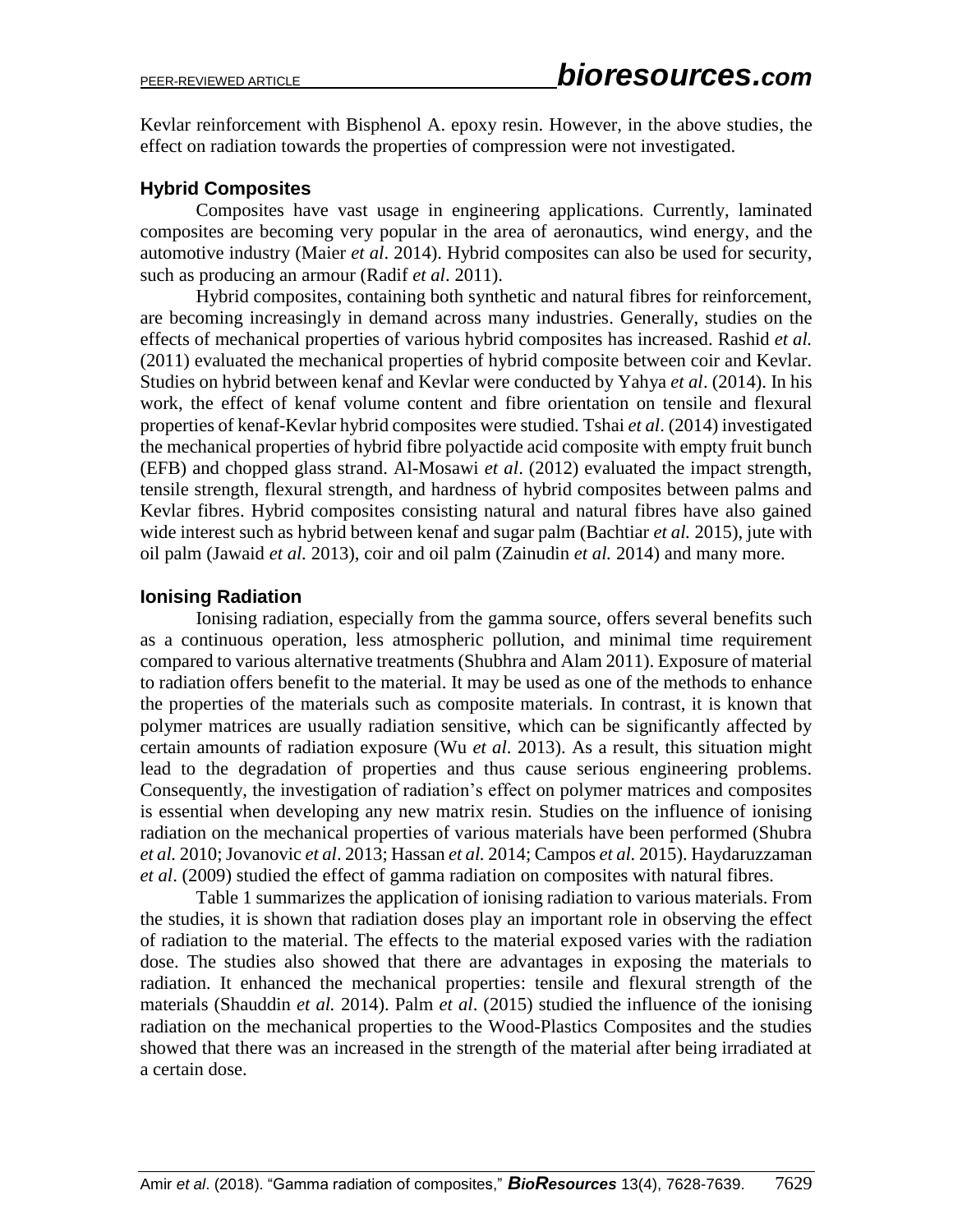| No. | <b>Authors</b>                      | <b>Material</b>                                                                           | <b>Radiation Dose</b>                                       |
|-----|-------------------------------------|-------------------------------------------------------------------------------------------|-------------------------------------------------------------|
| 1.  | Hoffman and Skidmore<br>2009        | Epoxy/carbon-fibre composite                                                              | $0.5$ MGy, 1.0 MGy, and<br>$2.0$ MGy                        |
| 2.  | Martinez-Barrera et al.<br>2013     | Luffa fibres                                                                              | 50 kGy and 100 kGy                                          |
| 3.  | Naim et al. 2017                    | PVC/ZnO polymer composites                                                                | 5 kGy to 40 kGy                                             |
| 4.  | Vasco et al. 2017                   | Sisal/polyurethane composites                                                             | 25 kGy                                                      |
| 5.  | Raghavendra Supreeth<br>et al. 2015 | Pineapple leaf fibre (PALF)/jute<br>composites                                            | 1 kGy to 20 kGy                                             |
| 6.  | Sekulic et al. 2006                 | Carbon/epoxy composites                                                                   | 12 MGy and 20 MGy                                           |
| 7.  | Hoque et al. 2017                   | Raw and polyethylene glycol-<br>modified bleached jute<br>reinforced polyester composites | 2 kGy to 14 kGy                                             |
| 8.  | Shauddin et al. 2014                | Jute caddice/polyethelene<br>composites                                                   | 2.5 kGy to 12.5 kGy                                         |
| 9.  | Palm <i>et al.</i> 2015             | Wood-plastic composite                                                                    | 0 kGy, 50 kGy, 100<br>kGy, 150 kGy, 200 kGy,<br>and 250 kGy |
| 10. | Severiano et al. 2010               | Wood                                                                                      | 25 kGy, 50 kGy, and<br>100 kGy                              |
| 11. | Zhang et al. 2016                   | Ultrafiltration membrane                                                                  | 0 kGy to 75 kGy                                             |
| 12. | Wu et al. 2013                      | Epoxy/glass fibre composite                                                               | 1 MGy, 5 MGy, and 10<br><b>MGy</b>                          |

#### **Table 1.** Previous Research on Ionising Radiation to Various Materials

Testing involved in the studies were flexural, physical and thermal testing. Limited studies were conducted on the irradiation effect of hybrid composites on compressive strength. Thus, the objective of this work is to investigate the compressive strength of hybrid composite-laminated plates comprised of Kevlar/oil palm fibre with epoxy resin that have been irradiated with different doses of gamma radiation.

#### **EXPERIMENTAL**

#### **Materials**

The materials used in this work were oil palm EFB fibre and Kevlar fibre with epoxy resin Zeepoxy HL002TA and hardener HL002TB. The Kevlar fibre was in woven form, while the oil palm EFB was in fibre mat form. The oil palm EFB was procured from HK Kitaran Sdn. Bhd., Malaysia.





**Fig. 1.** Kevlar twill fabric **Fig. 2.** Oil palm EFB compressed fibre mat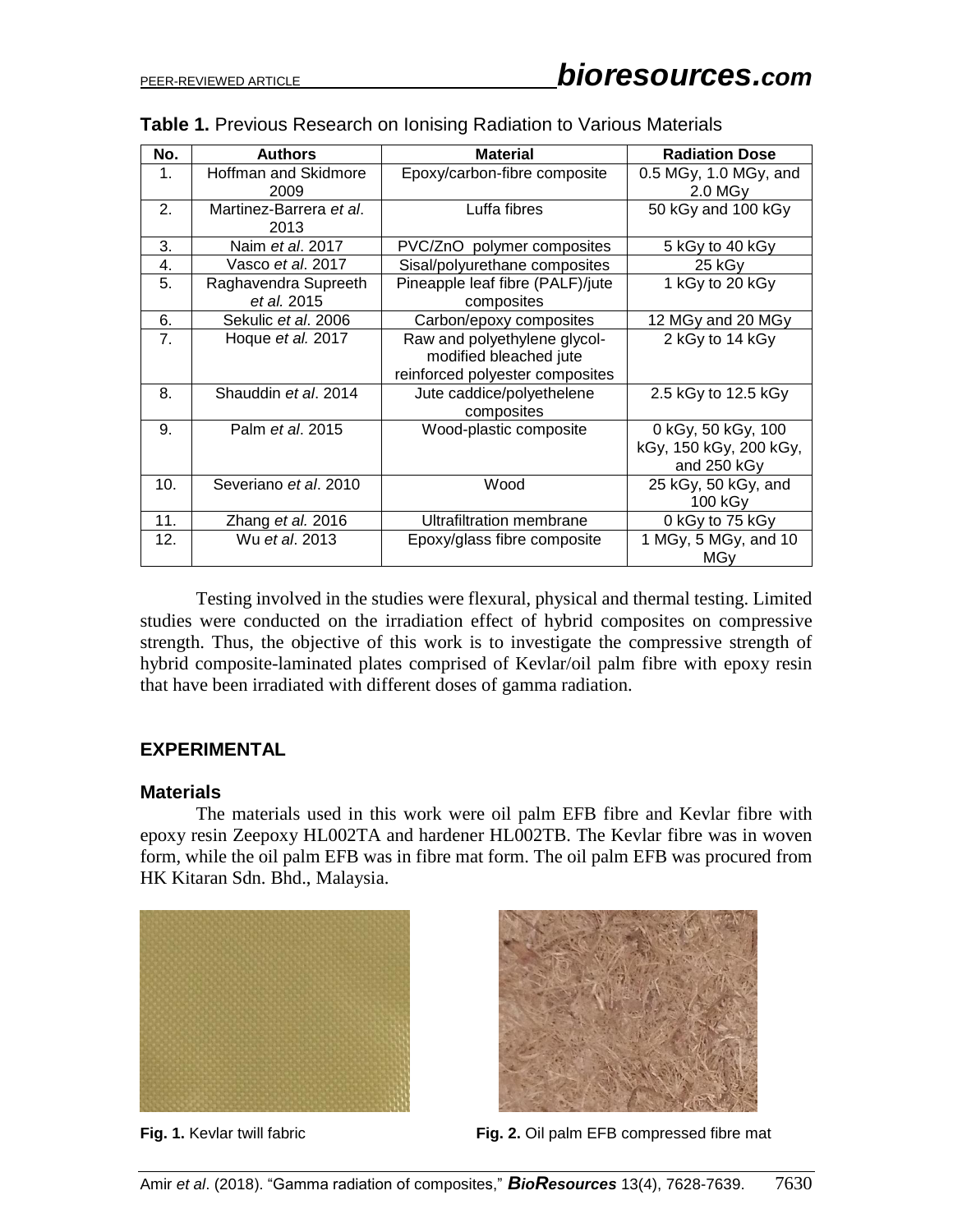The Kevlar fiber and the epoxy resin were supplied by ZKK Sdn. Bhd., Malaysia. The Kevlar fibre used was plain-woven hexcel aramid of high performance fabric Style 706 (Kevlar KM-2, 600 denier; DuPont Kevlar, Ashtabula, OH, USA) with the real density of 180  $g/m^2$ . Figures 1 and 2 show the fibres that were used in this work.

#### *Laminated composite fabrication methods*

Two sets of composites were fabricated. The first set of composites was comprised of oil palm EFB fibre mat and woven Kevlar fibre. In the first set, the oil palm EFB fibre was sandwiched between two layers of Kevlar fibre. The second set consisted of oil palm EFB fibre mat and woven Kevlar fibre. In this set, the woven Kevlar fibre was sandwiched between the oil palm EFB fibre. The layering pattern of the hybrid composites is shown in Fig. 3.



**Fig. 3.** The layering pattern of the hybrid composites

### *Material preparation*

The hand lay-up technique was used to prepare the samples. A carbon steel mould with dimensions of 300 mm  $\times$  200 mm was used. The mould cavity was coated with glazing wax that acted as the releasing agent. All of the composites were impregnated with the epoxy resin in the mould. The mould was closed and pressed to remove the excess resin and left at room temperature for 24 h for curing. After removal from the mould, the composites were placed into the oven for 3 h at 80  $^{\circ}$ C for the post curing process. This was to ensure that the resin in the composites was completely dry.

# **Methods**

### *Gamma irradiation*

Before the composites were cut into specific dimensions, the samples were irradiated into a gamma cell using Co-60 radioactive material with different radiation doses; 25 kGy, 50 kGy, and 150 kGy. The samples were irradiated at the SINAGAMA radiation facility at the Malaysian Nuclear Agency, Malaysia under conditions of room temperature and ambient humidity.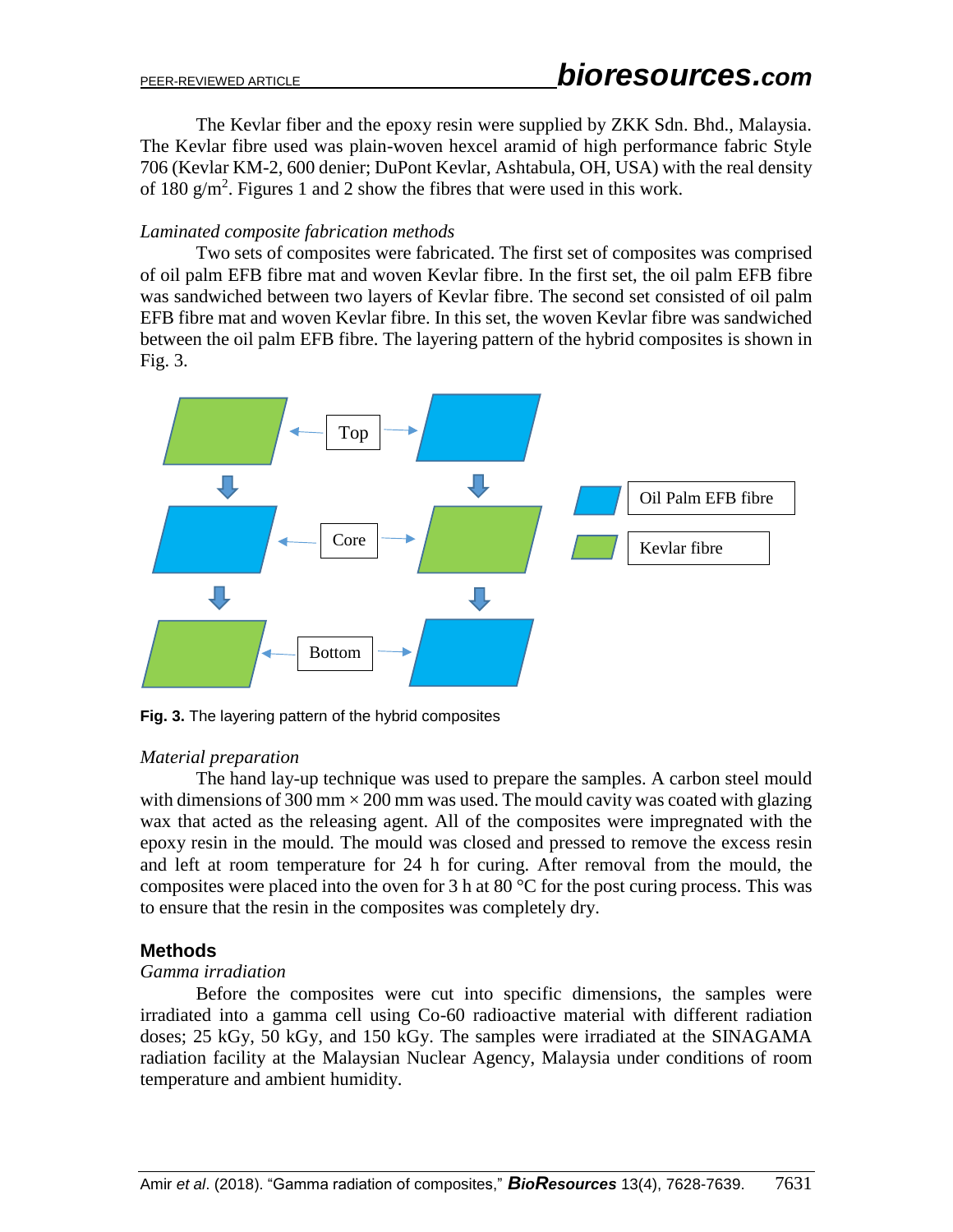#### *Compression test*

Before the test, the samples were cut into two sets of dimensions. The first set was 12.7 mm  $\times$  12.7 mm  $\times$  8 mm of the specimens and the second sets of specimens were 12.7mm x 12.7 mm x 12 mm. The compressive test was conducted in accordance to ASTM D695 (year) as shown in Fig. 4 with a crosshead speed of 1.3 mm/min.



#### **Fig. 4.** Compression test of the hybrid composites

In Table 2, Group 1 shows the radiation dose for the specimens. For Group 1 specimens, oil palm EFB fibres were sandwiched between the Kevlar fibres. Two layers of Kevlar fibres were the exterior in the lamination. The layering pattern for Group 1 were Kevlar/oil palm EBF/Kevlar (K/OP/K). The thickness achieved for Group 1 was 8 mm. Group 2 shows the radiation dose for the specimens. The layering pattern for Group 2 specimens was different from that of Group 1. Two layers of oil palm EFB fibres were the exterior and one layer of Kevlar fibre in the interior of the laminations. The layering pattern for Group 2 was oil palm EFB/Kevlar/oil palm EFB (OP/K/OP). The thickness achieved for Group 2 was 12 mm.

| <b>Radiation Dose</b> | Group 1                    | Group 2                     |
|-----------------------|----------------------------|-----------------------------|
| (kGv)                 | Thickness = $8 \text{ mm}$ | Thickness = $12 \text{ mm}$ |
| Without radiation     | P 101                      | P 201                       |
| $25$ kGy              | P 102                      | P 202                       |
| $50$ kGy              | P 103                      | P 203                       |
| 150 kGy               | P 104                      | P 204                       |

**Table 2.** Radiation Dose for Group 1 and Group 2 Specimens

# **RESULTS AND DISCUSSION**

Figures 5 and 6 depict the compressive behavior of Groups 1 and 2, respectively. Both groups showed the same trend for compression behavior. However, Fig. 6 shows that Group 2 produced more consistent results than Group 1, which may be due to the layering pattern of the hybrids.

The compression strength for hybrid oil palm EFB/Kevlar/oil palm EFB showed the highest values of 39.6 MPa (Table 3). Based on the results from Table 3, it was observed that when hybrid Kevlar/oil palm EFB/Kevlar composites were irradiated with 25 kGy of gamma radiation, the compressive strength increased to 30.4 MPa.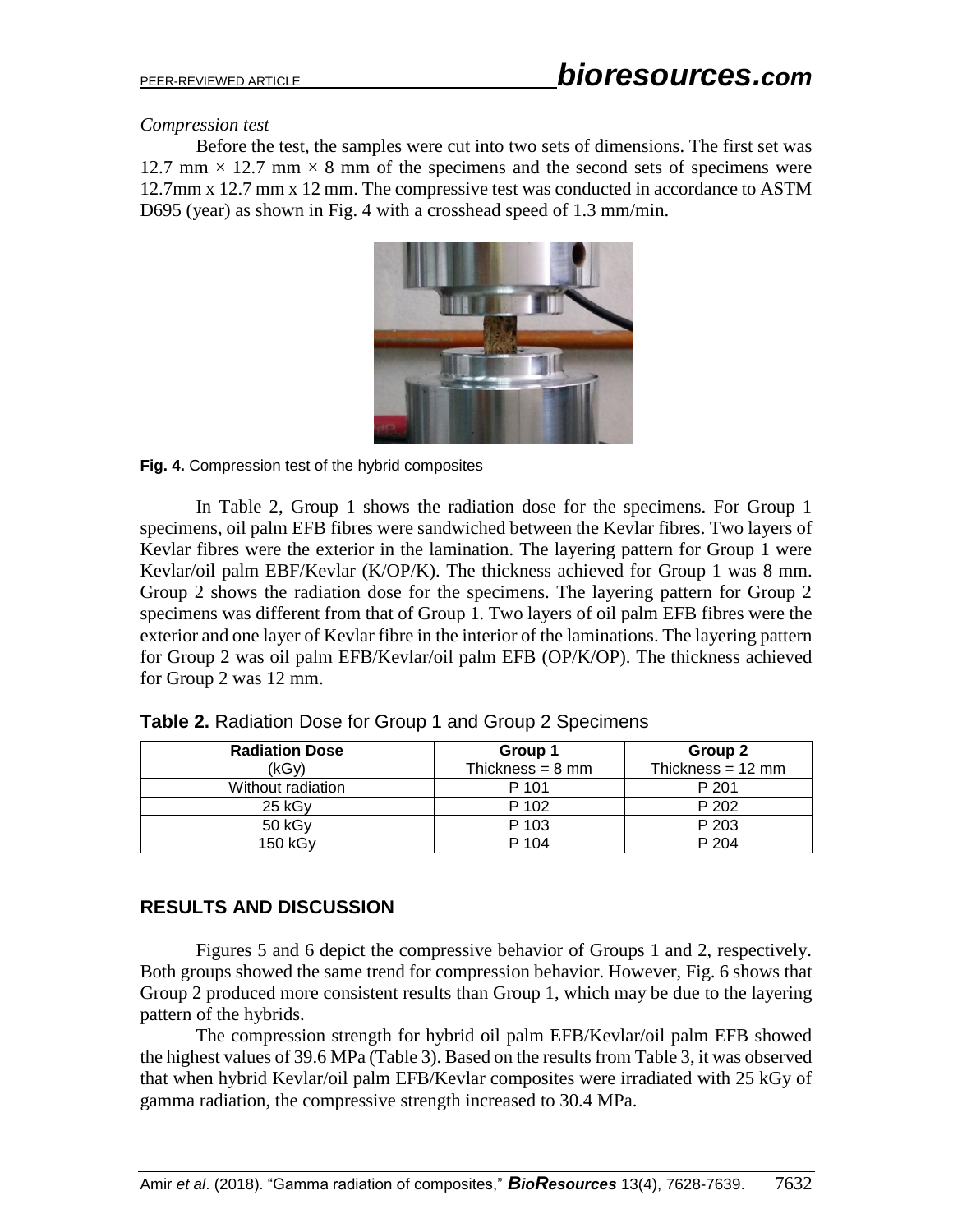



When the specimens were further irradiated up to 50 kGy, the compressive strength increased to 39.6 MPa. With further irradiation up to 150 kGy, the compressive strength was reduced to 32.7 MPa. Hybrid composites with the configuration of oil palm EFB/Kevlar/oil palm EFB showed higher compressive stress compared to composites laminated on Kevlar/oil palm EFB/Kevlar. For the specimens without irradiation, the compressive stress for the composites of oil palm EFB/Kevlar/oil palm EFB was 40.8 MPa. As the doses increased, the compressive stress for Group 2 also increased. However, both laminates from Groups 1 and 2 experienced a decrease at 150 kGy.

| Radiation  | Compressive      |                  | Compressive strain at break |                 |
|------------|------------------|------------------|-----------------------------|-----------------|
| Dose (kGy) | Strength (MPa)   |                  | (%)                         |                 |
|            | Group 1          | Group 2          | Group 1                     | Group 2         |
| 0          | $12.31 \pm 1.97$ | $40.77 \pm 2.53$ | $4.15 \pm 0.78$             | $7.61 \pm 0.70$ |
| 25         | $30.43 \pm 2.10$ | $43.59 \pm 6.30$ | $5.25 \pm 1.21$             | $8.33 \pm 0.15$ |
| 50         | $39.61 \pm 0.56$ | $58.74 \pm 0.50$ | $5.18 \pm 0.22$             | $7.84 \pm 0.74$ |
| 150        | $32.66 \pm 2.61$ | $54.53 \pm 1.61$ | $4.46 \pm 0.31$             | $8.47 \pm 1.36$ |

**Table 3.** Variation of Compressive Stress and Strain at Break with Radiation Dose

For Group 2 in Table 3, the compression strain at break increased when the doses increased. The results showed the same trend as in the results from Group 1. The sample that was not irradiated with gamma radiation showed a lower reading for both Group 1 and Group 2, which were 4.15% and 7.61%, respectively. At doses of 25 kGy, the compression strain increased to 5.25% and 8.33% for Group 1 and Group 2, respectively. Given the radiation dose at 50 kGy, the strain at break for Group 2 decreased to 7.84% and the compression strain at break for Group 1 decreased to 5.18%. Both groups decreased the compression strain at 150 kGy in which Group 1 was 4.46% and Group 2 8.47%.

From Table 3, the compressive stress and compressive strain for Group 1 were lower than for Group 2. This was due to the difference in thickness of the two groups where for Group 1 the thickness was 8 mm while in Group 2 the thickness was 12 mm. Because the thickness of Group 2 was higher the compressive strength showed a higher compressive strength compared to Group 1. Group 2 was the composites with presence of Kevlar fibre in the middle layer that showed a higher compressive stress. This finding supports the results obtained by the work of Muhammad *et al*. (2015).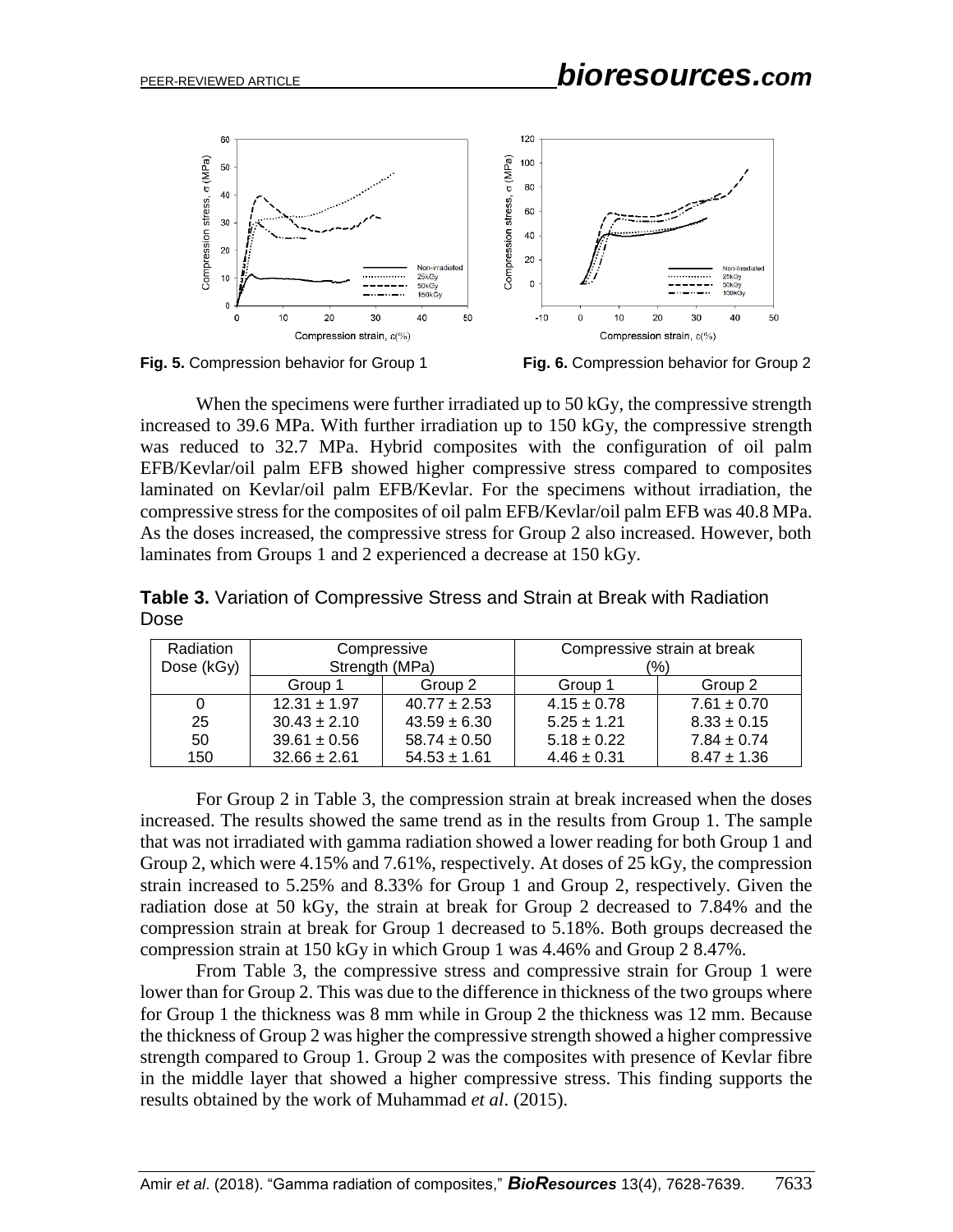From the results above, it was observed that when the samples were irradiated with gamma radiation, the compressive strength increased as compared to the samples that were not irradiated. These results applied to both Group 1 and Group 2 samples. This shows that the effect of ionising radiation can improve their properties (Campos *et al*. 2015). This may be due to a consequence of cross-linking of the polymeric chain that is caused by ionizing radiation (Campos *et al*. 2015). The effect of radiation shows that gamma radiation could be an alternative technique for surface treatment that can improve mechanical properties (Zhang *et al*. 2008). However, further improvements of its compressive properties were only observed in the lower radiation doses, such as at 50 kGy. This phenomena may be due to new bonds that occur from the cross-linking process at lower radiation doses (Zhang *et al*. 2008).

At higher radiation doses, the compression strength and strain at break decrease notably. This is because at higher radiation doses significant bond scission occurs (Zhang *et al*. 2008). Bond scission process is responsible for decreasing the mechanical strength of composites. From the results, the high radiation dose for this particular hybrid composite materials that shows the degradation of composites was at 150 kGy. The results agreed with the work of Hassan *et al.* (2014) where the elongations exhibited a dramatic decrease at dose range up to 150 kGy.

| Radiation<br>Dose (kGy) | <b>Compressive Modulus</b><br>(MPa) |                      |  |
|-------------------------|-------------------------------------|----------------------|--|
|                         | Group 1                             | Group 2              |  |
|                         | $398.00 \pm 37.96$                  | $967.00 \pm 138.09$  |  |
| 25                      | $1009.00 \pm 71.52$                 | $1016.48 \pm 136.13$ |  |
| 50                      | $1386.00 \pm 97.65$                 | $1262.81 \pm 36.69$  |  |
| 150                     | $1115.43 \pm 154.27$                | $1219.85 \pm 68.06$  |  |

**Table 4.** Variation of Compressive Modulus with Radiation Dose

Table 4 shows the variation of compressive modulus with radiation dose. In Groups 1 and 2 the compressive moduli without any exposure to radiation were 398 and 967 MPa, respectively. The modulus increased when the radiation was increased to 50 kGy for both group. However, at higher doses of 150 kGy, both Group 1 and Group 2 experienced the same trend as in the results in the compressive stress and compressive strain testing.

Figure 7 shows the SEM images for Group 1. Before compression, the samples exhibited flat surfaces, as shown in 7(a). After compression, many fibre pull-out features were observed in samples without radiation as depicted in 7(b). This contributes to low compression strength.



**Fig. 7.** SEM images for Group 1: 7(a) before compression 7(b) after compression (without radiation) 7(c) after compression (with radiation)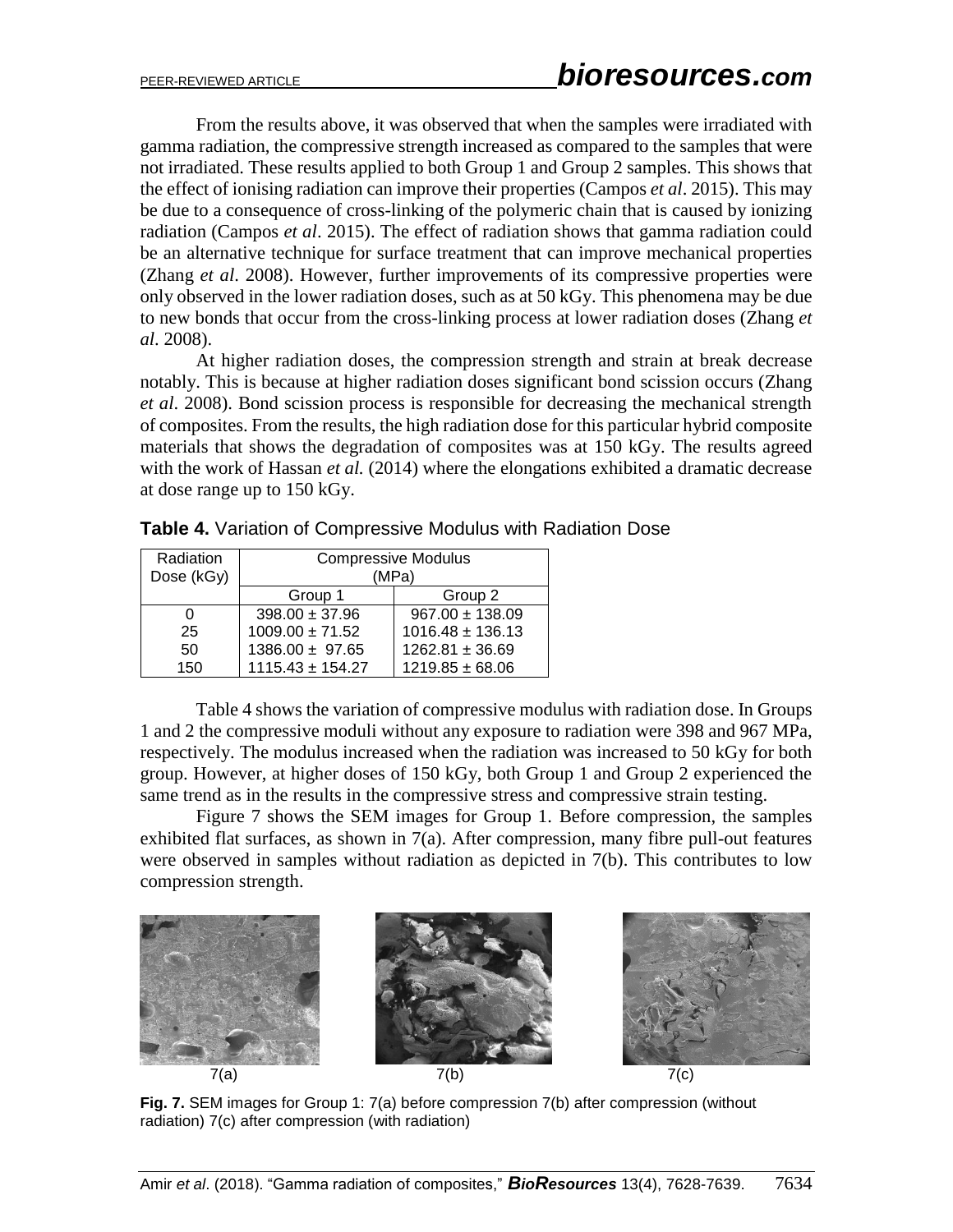However, samples exposed to radiation less fibre pull out observed as shown in 7(c). More flat surface observed and this lead to higher compression strength as compared to without radiation.

The SEM micrograph in Fig. 8 shows the surface of Group 2 before compression and after compression. In Fig. 8(a), flat surface and a layer of Kevlar is observed. After compression, the samples without radiation shows more fibre crack and fibre pull out features. This contributes to low compressive strength. However, as shown in 8(c), a flat surface is observed and this contributes to higher compression strength as compared to samples with radiation.



**Fig. 8.** SEM micrograph for Group 2: 8(a) before compression 8(b) after compression (without radiation) 8(c) after compression (with radiation)



**Fig. 9.** Variations of water absorption with immersion time

Water uptake experiments were conducted for irradiated and non-irradiated samples for hybrid Kevlar /Oil Palm EFB / Kevlar and Oil Palm EFB / Kevlar / Oil Palm EFB. Figure 9 shows the same trend as in the work of Khalil *et al.* (2011). As shown in Fig. 9, the layering pattern for Kevlar /Oil Palm EFB /Kevlar and layering pattern Oil Palm EFB /Kevlar /Oil Palm EFB, both non-irradiated showed higher water absorption as compared to hybrid Kevlar /Oil Palm EFB /Kevlar and hybrid Oil Palm EFB /Kevlar/Oil Palm EFB when irradiated. Water uptake for non-irradiated Kevlar /Oil Palm EFB /Kevlar was 45% and with radiation was about 18%. Hybrid Oil Palm EFB /Kevlar /Oil Palm EFB that is not irradiated had less water being absorbed, which was 22% as compared to the same hybrid pattern but with radiation which is only 15%. The results showed that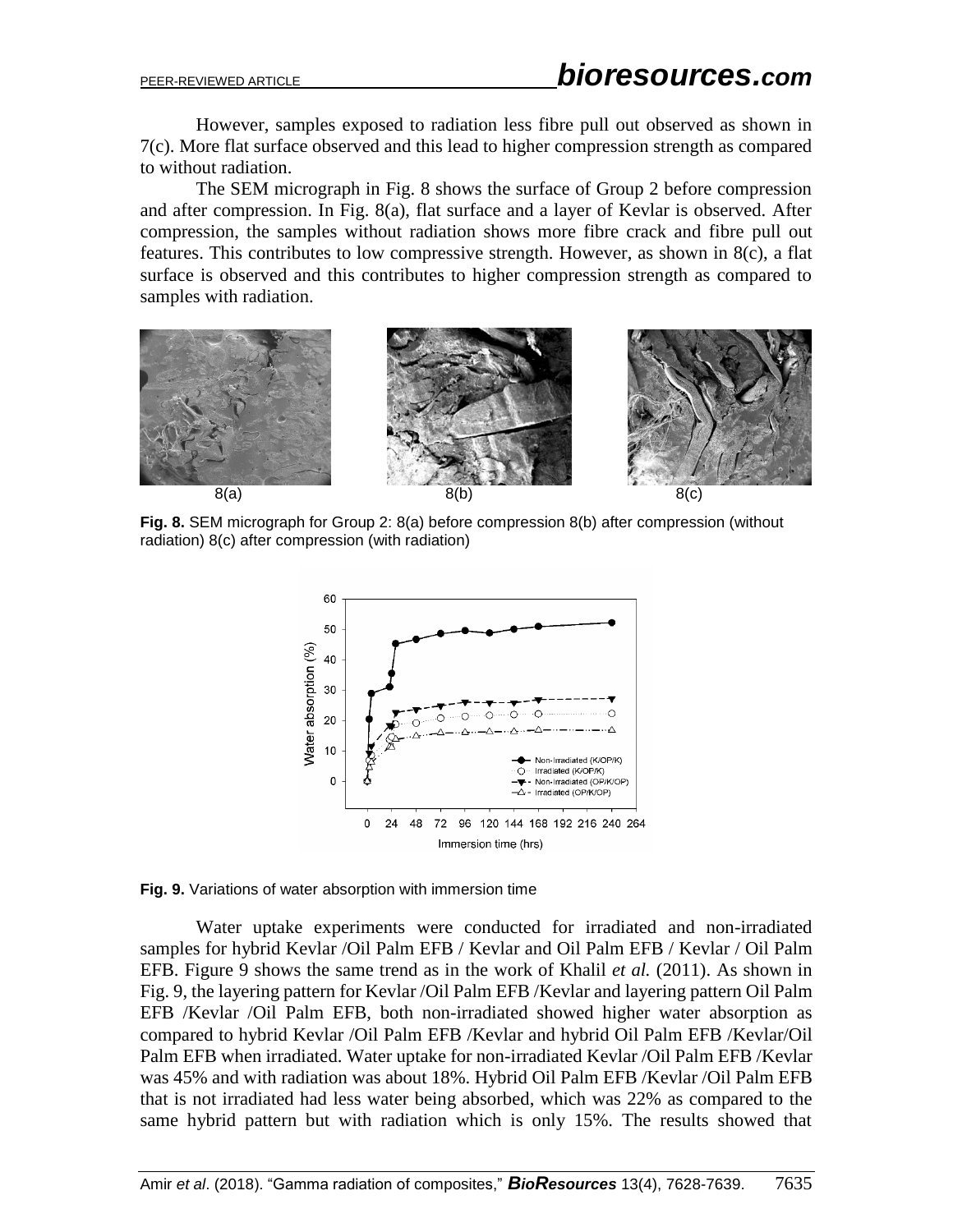irradiated hybrid composites had less water uptake compared to non-irradiated hybrids. This implies that cross-linking took place due to the radiation and that it improved the compressive strength of the hybrid composites.

# **CONCLUSIONS**

- 1. This work investigated the effect of different radiation doses on the compressive properties of Kevlar/oil palm EFB/epoxy hybrid composites. The hybrid composites appeared to be resistant to a dose of 50 kGy for Group 1 (with Kevlar on the outside) and Group 2 (with EFB on the outside). Group 1 have lower compressive strength than Group 2. This may have been due to the difference of thickness between Group 1 and Group 2.
- 2. Both Group 1 and Group 2 showed a degradation in compressive properties at 150 kGy.
- 3. These findings can be attributed to the cross-linking and the chain scission of the epoxy matrix due to the irradiation process from gamma radiation.
- 4. The results indicated that gamma radiation would be an efficient method to enhance the compressive properties in the hybrid composites by improving the fibre-matrix adhesion. Therefore, the results obtained can contribute to the new knowledge on the compressive properties of gamma irradiated hybrid Kevlar/oil palm EFB/epoxy composites.

# **ACKNOWLEDGMENTS**

This work was supported by UPM under GP-IPB/9490602. The authors would like to express their gratitude and sincere appreciation to the Aerospace Manufacturing Research Centre (AMRC) and Laboratory of Biocomposite Technology, Institute of Tropical Forestry and Forest Products (INTROP), Universiti Putra Malaysia UPM (HiCOE).

# **REFERENCES CITED**

- Al-Mosawi, A. I., Al-Maamori, M. H., and Wetwet, Z. A. (2012). "Mechanical properties of composite material reinforcing by natural-synthetic fibers," *Academic Research International* 3(3), 108-112.
- Ankolekar, P., Hawal, T. T., Naik, R. J., and Anil, T. R. (2015). "Reinforcement effect of Kevlar fabric on the mechanical properties of epoxy resin," *International Research Journal of Engineering and Technology* 2(5), 402-405.
- ASTM D695-02a (2015). "Standard test method for compressive properties of rigid plastics," ASTM International, West Conshohocken, PA.

Bachtiar, D., Siregar, J. P., Sulaiman, A. S., and Rejab, M. M. R. (2015). "Tensile properties of hybrid sugar palm/kenaf fibre reinforced polypropylene composites," *Applied Mechanics and Materials* 695, 155-158. DOI: 10.4028/www.scientific.net/AMM.695.155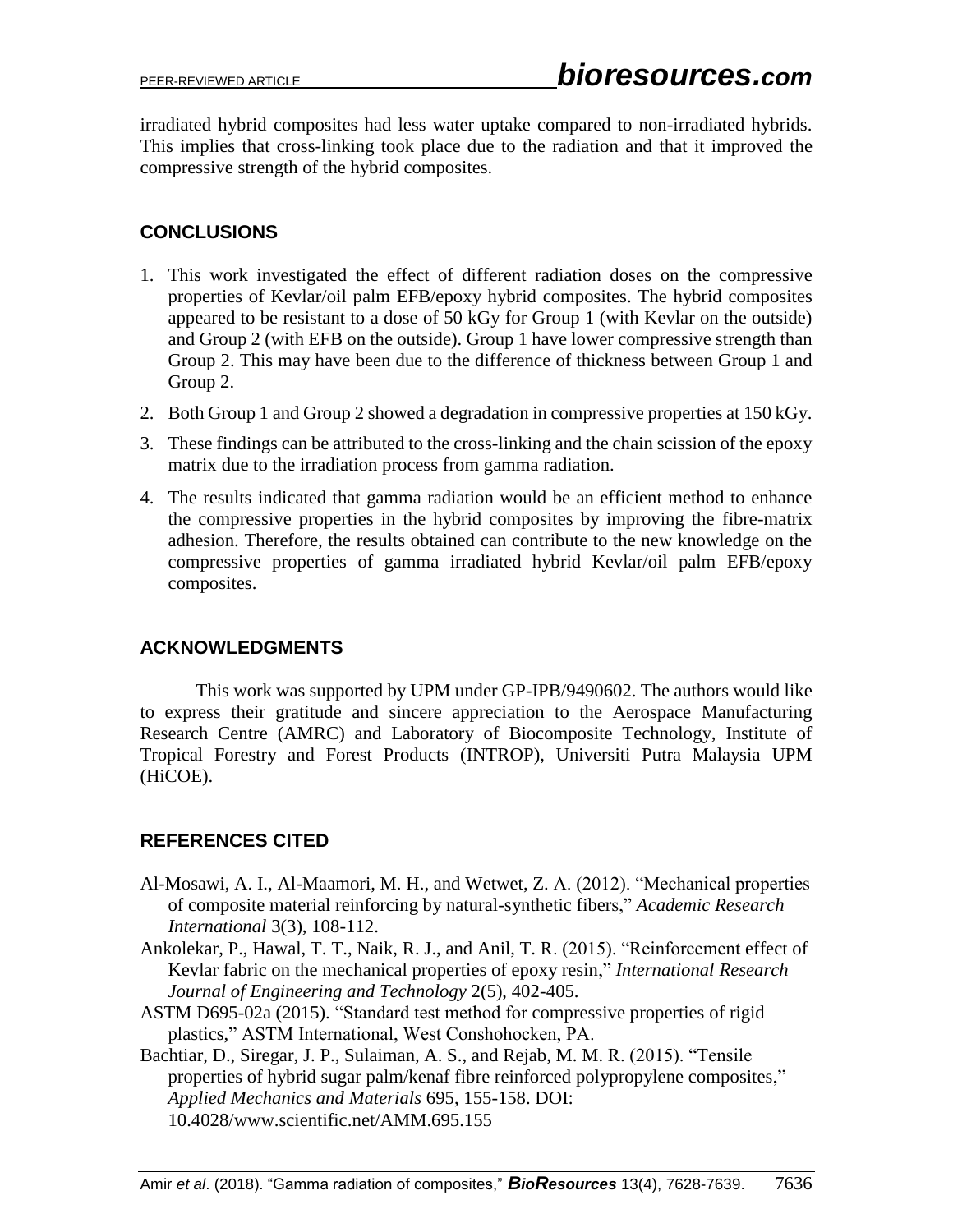- Campos, L. M. P., Boaro, L. C., Santos, L. K. G., Parra, D. F., and Lugao, A. B. (2015). "Influence of ionizing radiation on the mechanical properties of BisGMA/TEGDMA based experimental resin," *Radiation Physics and Chemistry* 115, 30-35. DOI: org/10.1016/j.radphyschem.2015.06.003
- Hassan, M. M., Aly, R. O., Hasanen, J. A., and Sayed, E. S. F. E. (2014). "The effect of gamma irradiation on mechnical, thermal and morphological properties of glass fiber reinforced polyethylene waste/reclaim rubber composites," *Journal of Industrial and Engineering Chemistry* 20, 947-952. DOI: org/10.1016/j.jiec.2013.06.027
- Haydaruzzaman, Khan, R. A., Khan, M. A., Khan, A. H., and Hossain, M. A. (2009). "Effect of gamma radiation on the performance of jute fabrics-reinforced polypropylene composites," *Radiation Physics and Chemistry* 78(11), 986-993. DOI: org/10.1016/j.radphyschem.2006.06.011
- Hoffman, E. N, and Skidmore, T. E. (2009). "Radiation effects on epoxy/carbon-fiber composite," *Journal of Nuclear Materials* 392, 371-378. DOI: 10.1016/j.jnucmat.2009.03.027
- Hoque, M. A., Bhuiya, M. A. K., Saiduzzaman, M., Islam, M. A., and Khan, M. A. (2017). "Effect of  $\gamma$  (gamma)-radiation on mechanical properties of raw and polyethylene glycol-modified bleached jute reinforced polyester composite," *World Journal of Engineering* 14(2), 108-113. DOI: 10.1108/wje-06-2016-0006
- Jawaid, M., Khalil, H. P. S. A., Hassan, A., Dungani, R., and Hadiyane, A. (2013). "Effect of jute fibre loading on tensile and dynamic mechanical properties of oil palm epoxy composites," *Composites Part B: Engineering* 45(1), 619-624. DOI: org/10.1016/j.compositeb.2012.04.068
- Jovanovic, V., Samarzija-Jovanovic, S., Dekic, B., Dekic, V., Konstaninovic, S., Markovic, G., and Marinovic-Cincovic, M. (2013). "Effect of  $\gamma$ -irradiation on the thermo-oxidative behaviour of nano-silica based urea-formaldehyde hybrid composite with 4-chloro-3-nitro-2h-chromen-2-one," *Composites Part B: Engineering* 45, 864- 870. DOI: org/10.1016/j.compositesb.2012.07.025
- Khalil, H. P. S. A., Jawaid, M., and Bakar, A.A. (2011). "Woven hybrid composites: Water absoption and thickness swelling behaviours," *BioResources* 6(2), 1043-1052. DOI:10.15376/biores.6.2.1043-1052
- Maier, A., Schmidt, R., Oswald-Tranta, B., and Schledjewski, R. (2014). "Nondestructive thermography analysis of impact damage on large-scale CFRP automotive parts," *Materials* 7(1), 413-429. DOI: 10.3390/ma7010413
- Martinez-Barrera, G., Vigueras-Santiago, E., Martinez-Lopez, M., Rieiro, M. C. S., Ferreire, A. J. M., and Brostow, W. (2013). "Luffa fibers and gamma radiation as improvement tools of polymer concrete," *Construction and Building Materials* 47(#), 86-91. DOI: 10.1016/j.conbuildmat.2013.05.038
- Muhammad, N., Jumahat, A., and Ali, N. M. (2015). "Effect of hybridization on compressive properties of woven carbon, glass and kevlar hybrid composites," *Jurnal Teknologi* 76(9), 75-80. DOI: 10.11113/jt.v76.5655
- Naim, A. A., Alnaim, N., Ibrahim, S. S., and Metwally, S. M. (2017). "Effect of gamma irradiation on the mechanical properties of PVC/ZnO polymer nanocomposites," *Journal of Radiation Research and Applied Sciences* 10, 165-171. [DOI:](https://dx.doi.org/10.1016/j.jrras.2017.03.004)  [10.1016/j.jrras.2017.03.004](https://dx.doi.org/10.1016/j.jrras.2017.03.004)
- Palm, A., Smith, J., Driscoll, M., Smith, L., and Larsen, L. S. (2015). "Influence of ionizing radiation on the mechanical properties of a wood-plastic composite," *Physics Procedia* 66, 595-603. DOI: 10.1016/j.phpro.2015.05.079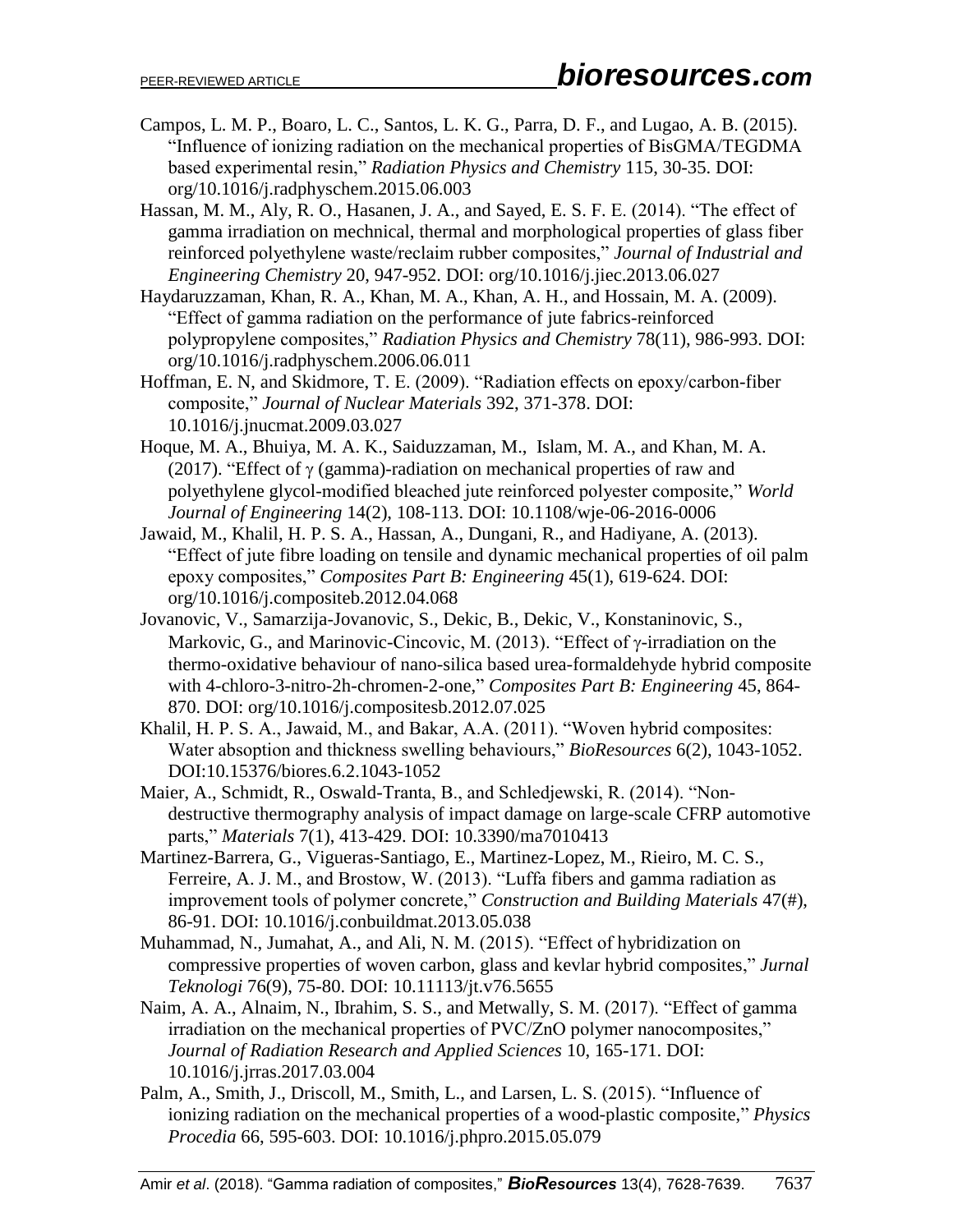Radif, Z. S., Ali, A., and Abdan, K. (2011). "Development of a green combat armour from rame-Kevlar-polyester composite," *Pertanika Journal of Science & Technology* 19(2), 339-348.

Raghavendra Supreeth, B. S, Vinod, B., and Sudev, L. J. (2015). "Effect of gamma irradiation on mechanical properties of natural fibers reinforced hybrid composites," *International Journal of Science Technology and Engineering* 2(4), 15-23.

Salman, S. D, Hassim, W. S. W., and Leman, Z. (2015). "Experimental comparison between two types of hybrid composite materials in compression test," *Manufacturing Science and Technology* 3(4), 119-123. DOI: 10.13189/mst.2015.030407

Sekulic, D. R., Djordjevic, I. M., Gordic, M. V., Burzic, Z. H., and Stevanovic, M. M. (2006). "Gamma radiation effects on mechanical properties of carbon/epoxy composites," *Materials Science Forum* 518, 549-554. DOI: 10.4028/www.scientific.net/MSF.518.549

- Severiano, L. C., Lahr, F. A. R., Bardi, M. A. G., Santos, A. C., dan Luci, D. B., and Machado, L. D. B. (2010). "Influence of gamma radiationon properties of common Brazilian wood species used in artwork," *Progress in Nuclear Energy* 52, 730-734. DOI: 10.1016/j.pnuene.2010.04.008
- Shauddin, S. M., Shaha, C. K., and Khan, M. A. (2014). "Effects of fiber inclusion and  $\gamma$ radiation on physico-mechanical properties of jute caddies reinforced waste polyethylene composite," *Journal of Polymer and Biopolymer Physics Chemistry* 2(4), 91-97. DOI: 10.12691/jpbpc-2-4-6
- Shubhra, Q. T. H., and Alam, A. K. M. M. (2011). "Effect of gamma radiation on the mechanical properties of natural silk fiber and synthetic E-glass fiber reinforced polypropylene composites: A comparative study," *Radiation Physics and Chemistry*  80(11), 1228-1232. DOI: org/10.1016/j.rad.phys.chem.2011.04.010
- Shubra, Q. T. H., Alam, A. K. M. M., Khan, M. A., Saha, M., Saha, D., and Gafur, M. A. (2010). "Study on the mechanical properties, environmental effect, degradation characteristics and ionizing radiation effect on silk reinforces polypropylene/natural rubber composites," *Composites Part A: Applied Science and Manufacturing* 41(11), 1587-1596. DOI: org/10.1016/j.compositea.2010.07.007
- Tshai, K. Y., Chai, A. B., Kong, I., Hoque, M. E., and Tshai, K. H. (2014). "Hybrid fibre polylactide acid composite with empty fruit bunch: Chopped glass strands," *Journal of Composites* 2014(#), 1-7. DOI: org/10.1155/2014/987956
- Vasco, M. C., Neto, S. C., Nascimento, E. M., and Azevedo, E. (2017). "Gamma radaition effect on sisal/polyurethane composites without coupling agents," *Polimeros* 27(2), 165-170, DOI: [10.1590/0104-1428.05916](http://dx.doi.org/10.1590/0104-1428.05916)
- Wu, Z. X., Li, J. W., Huang, C. J., Huang, R. J., and Li, L. F. (2013). "Effect of gamma irradiation on the mechanical behaviour, thermal properties and structure of epoxy/glass-fiber composite," *Journal of Nuclear Materials* 441(1-3), 67-72. DOI: org/10.1016/j.jnucmat.2013.05.041
- Yahya, R., Sapuan, S. M., Jawaid, M., Leman, Z., and Zainudin, E. S. (2014). "Effects of kenaf contents and fiber orientation on physical, mechanical, and morphological properties of hybrid laminated composites for vehicle spall liners," *Polymer Composites* 36(8), 1469-1476. DOI: 10.1002/pc.23053
- Zainudin, E. S., Yan, L. H., Haniffah, W. H., Jawaid, M., and Alothman, O. Y. (2014). "Effect of coir fiber loading on mechanical and morphological properties of oil palm fibers reinforced polypropylene composites," *Polymer Composites* 35(7), 1418-1425.